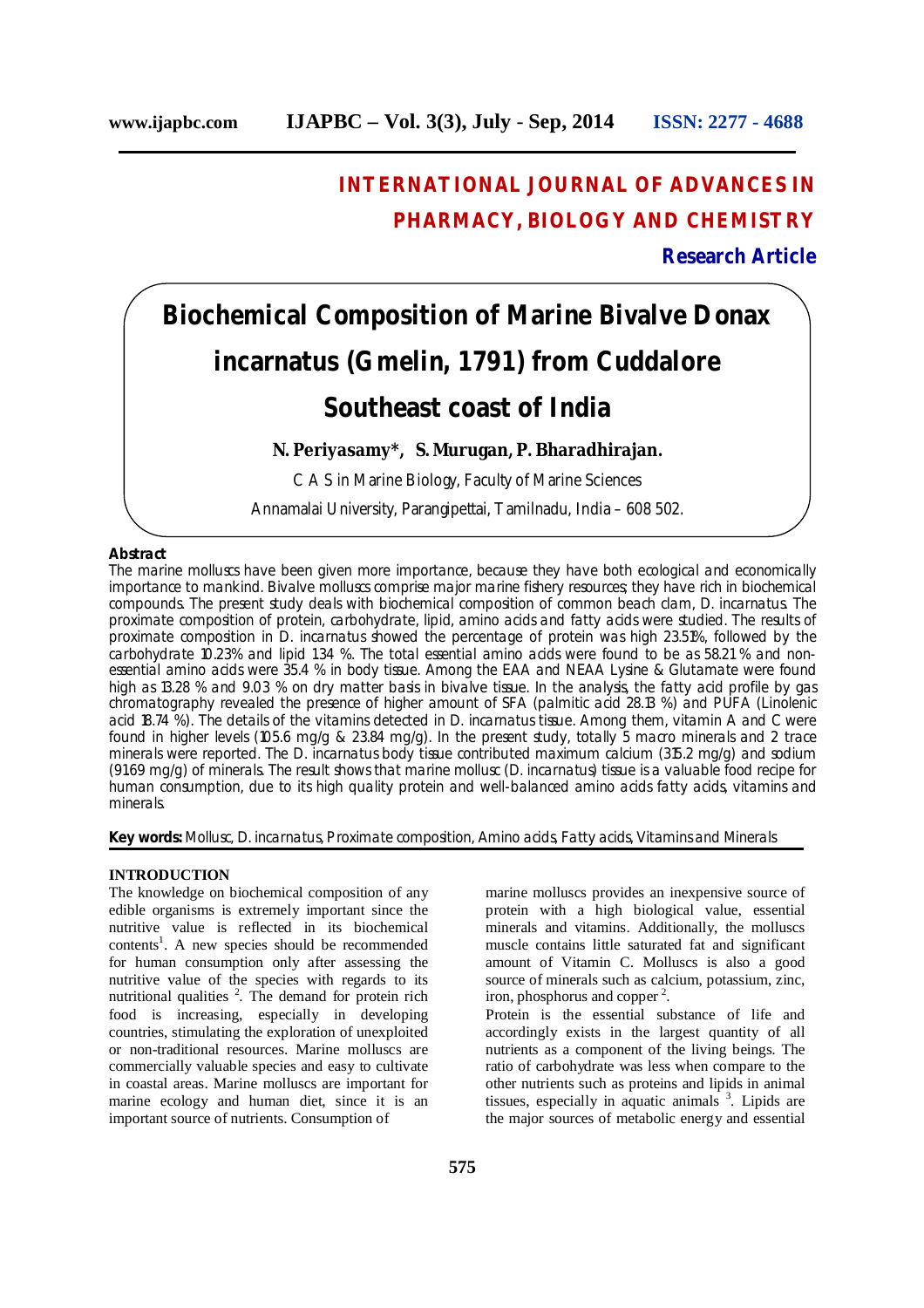materials for the formation of cell and tissue membranes 4 . Shellfish proteins are rich in essential amino acids (EAA). They are required for the maintenance of growth, reproduction and synthesis of vitamins. Aquatic animal fats are good sources of essential fatty acids that are not synthesized in the human body. Fatty acids have a very distinctive character compared to fatty acids from other sources. They consist not only essential fatty acids, but also a significant source of omega-3 fatty acidsespecially eicosapentaenoic acid (EPA, C20:5n3) and docosahexanoic acid (DHA, C22:6n3). These fatty acids play a vital role in human nutrition, disease prevention and health promotion 5 . Vitamins are organic compounds representing a minor fraction in the day today life. Fish is a good source of vitamins A, B and C. Vitamin content may be considerably influenced by methods of handling, storage and preparation of sea food <sup>6</sup>. Seafood includes the following important macro minerals: Ca, P, Mg and the electrolytes (Na and K). Trace minerals present in marine organisms are Mn, Fe, Co, Cu, Zn, Ni, Mo and Cr (essential), Al, Ti, V and Ag (non-essential) and Pb and Cd (toxic). Marine organisms are good sources of I, Ca and P which ranged from 70 to 80% in the shellfishes.

As the world population is growing, the per capita consumption of seafood is also increasing rapidly. Because of health consciousness, the modern day man is interested in taking seafood more in view of its nutritional superiority than all other sources of food accessible to him. There remains no considerable study on Donax sp with regard to their nutritive value. Though bivalve muscles are being consumed in coastal people and islands, in India there is no evidence to support the *D. incarnatus* as edible. Hence, the present work was planned to study the proximate composition of *D. incarnatus* their major biochemical components such as total protein, carbohydrate and lipid content in the whole body tissue apart from the amino acids, fatty acids profile, vitamins and minerals content *D. incarnates*.

### **MATERIALS AND METHODS**

The marine bivalve *D. incarnatus* were collected from the Cuddalore (Lat,  $11^{\circ}$  45' 0N; Long,  $79^{\circ}$  45' 0E) Southeast coast of India. *D. incarnatus* is intertidal marine sandy beach habited. They were brought to the laboratory, the animal shell was removed and tissue were dried at 50 ºC in an oven and used for biochemical analysis. The proximate compositions of the experimental samples were determined by using standard methods; *viz*., protein  $7$ , carbohydrate  $8$  and lipid  $9$ . The experimental

molluscs samples were dried at 55ºC for 24 hours in an oven and the dried samples were finely ground for estimating the amino acids in the HPLC (Merck Hitachi L-7400) following the method of  $^{10}$ . For fatty acid analysis, the samples (body tissue) were homogenized with chloroform: methanol (2:1 v/v) mixture and the samples were extracted using the method of <sup>11</sup>. After the fat was extracted, it was esterified with  $1\%$  H<sub>2</sub>SO<sub>4</sub> and fatty acid methyl esters were prepared by following the procedure of <sup>12</sup>. Identification and quantification of fatty acids were done using Gas chromatography (Hewlett Packard 5890 model). The vitamins were estimated the fat soluble vitamins A, D, E and K and the water soluble vitamins  $B_1$ ,  $B_2$ ,  $B_6$ ,  $B_{12}$  and C were analysed in the HPLC (Merk Hitachi L-74000) following the method described by  $^{13}$ . The folic acid was estimated by following the calorimetric procedure of <sup>14</sup>. The pyridoxine, panthothenic acid and vitamin  $B_{12}$  were estimated by following methods suggested in USP NF 2000 Asian edition. The minerals were estimated soft tissue *D. incarnatus* by following the method <sup>15</sup>.

#### **RESULTS**

The proximate composition such as protein, carbohydrate and lipid contents of *D. incarnatus* tissue are presented. The results of the present study revealed that the protein composition were high 23.51% followed by carbohydrate 10.13% and lipid 1.34%. The percentage compositions of essential and non-essential amino acids are presented in tissue (Table. 1). The total essential amino acids were found to be as 58.21 % and non-essential amino acids were 35.4 %. Among the essential amino acids Lysine were found high as 13.28 % on dry matter basis in bivalve tissue. The non-essential amino acids Glutamate were found maximum as 9.03 % on dry matter basis.

In *D. incarnatus* 7 different fatty acids were found in body tissue; they are three saturated fatty acids (SFA), one monounsaturated fatty acids (MUFA) and three polyunsaturated fatty acids (PUFA). Among the SFAs palmitic (C16:0) were the major acids. The percentage availability of SFA, MUFA and PUFA content was 44.2, 12.34 & 37.84% in *D. incarnatus* (Table. 2).

The details of the vitamins detected in body tissue are presented in Table.3. Among them, vitamin A  $(105.6 \text{ mg/g})$  and C  $(23.84 \text{ mg/g})$  were found in higher levels, whereas vitamin K and B6 were noticed as lower levels in tissue (0.61 mg/g and 0.33  $m\varrho/\varrho$ ).

The quantity of minerals presented in the body tissue (Table 4). Totally, 5 macro minerals and 2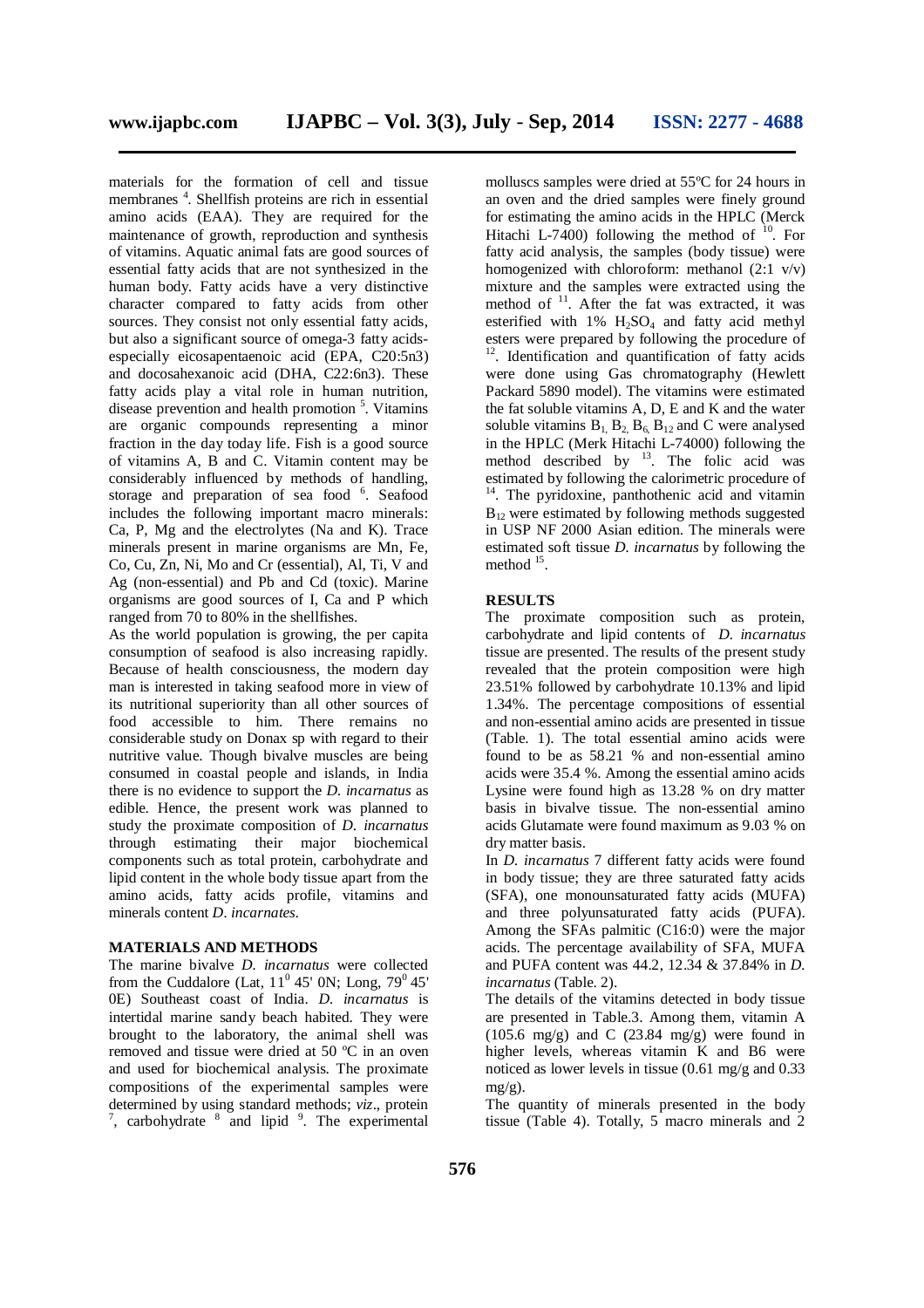trace minerals were detected. Among the macro minerals, calcium (315.2 mg/g) and copper (1.45 mg/g) were observed at higher and lower levels in *D. incarnatus*, whereas other macro-minerals sodium and magnesium were in negligible level. The trace minerals such as iron  $(1.41 \text{ mg/g})$  and zinc (0.34 mg/g) were also detected.

# **DISCUSSION**

Foods from the sea have for hundreds of years been a source of high quality protein. In the five basic groups seafood belongs to the same category as meat, poultry, eggs, dried beans and peas-all major sources of protein. Protein is essential for the sustenance of life and exists in largest quantity of all nutrients as a component of the human body <sup>16</sup>. The present investigation revealed that the maximum level of protein content in *D. incarnatus* body tissue was 26.93%.<sup>3</sup> assessed the percentage of protein which was ranged from 19.25 to 27.9% in the Mesogastropod, *Bursa spinosa*. The protein content was varied from 29.81% to 18.71% reported by  $17.18$ contributed the percentage of protein ranged from 47.86% to 70.18% males and from 49.64% to 72.21 in females *Strombus canarium* gastropoda. Carbohydrates are a group of organic compounds including sugars, starches and fiber, which is a major source of energy for animals. In the present study the percentage of carbohydrates in the body tissue  $10.13\%$ . <sup>19</sup> estimated maximum levels (5.31%) of carbohydrate in *L. quadricentus* and (4.69%) in *N. pyramidalis*. 20 reported the carbohydrate in *Pythia plicata* values from 0.84 % to 3.04%. In *D. cuneatus,* generally the carbohydrate content was found to be high when compared to other molluscs. The lipids are highly efficient as source of energy, in that they contain more than twice the energy of carbohydrate and proteins. In the present study lipid content of tissue were 1.34 & 2.11%. 21 reported on lipid content in *Rapana rapiformis* range from 0.85-2.12% in male and 0.95-2.96% in female.  $2^{2}$  found the highest level of lipid 10.38% in *Babylonia zeylanica* and 1.97% in *Pleuroploca trapezium* respectively. This clearly indicated the potential source for the proximate composition for human consumption. The determined in this research showed that marine bivalve *D. incarnatus* tissue is value food due to high quality protein.

Biological value of protein is obviously reflected upon its essential amino acids concentration. In the present study body tissue showed the essential amino acids, Lysine (13.28%) was maximum and the minimum Arginine (0.14%) and nonessential amino acids, Glutamate (9.03%) was maximum and minimum as serine (0.12%), both essential and nonessential amino acids concerned (93.61%). The total amino acids composition in molluscan, *Perna viridis* 95.76%, *C. madrassensis* 98.4% and *Meretrix casta* 65.17% was reported by <sup>2</sup>. <sup>18</sup> found the percentage of essential amino acids was more (80.97%) than those non essential amino acids (15.07%) from the gastropod *S. canarium*. 23 analyzed the amino acids content of *Nertia crepidularia*, total of six amino acids recorded four essential amino acids (68.5%) and two non-essential amino acids (31.01%) respectively. In the present study, molluscs have noticed high value of EAA leucine in tissue. The molluscs have a balanced distribution of all essential amino acids required for an adult per day. This study clearly demonstrates that these marine molluscs can be well used as the potential source of amino acid by all sections of people to do way with malnutrition. In *D. cuneatus,* 7 different fatty acids were found in tissue; they are three saturated fatty acids (SFA), one monounsaturated fatty acids (MUFA) and three polyunsaturated fatty acids (PUFA). Among the SFAs palmitic acid (C16:0) were the major acids. The percentage availability of SFA, MUFA and PUFA content was 44.2, 12.34 & 37.84% in *D. incarnatus*. The second type of fat is MUFA. In the present study, minimum amount Oleic acid (12.34) was found in tissue.<sup>24</sup> reported that the presence of higher amount of saturated fatty acids (35.28%) than mono (12.71%) and polyunsaturated  $(11.72%)$  fatty acids wedge clam *Donax cuneatus*. Gastropods have been found to contain 18: 1 major fatty acid<sup>25</sup>. Oleic acid (18:1) contributed more than 10% in *Chlamys tehuecha* 26 . 27 suggested tract the marine animals are richest source of PUFA. In the present study, body tissue showed the dominance of poly unsaturated fatty acid, Linolenic acid (18.74%). In the present study, body tissue showed the high value of saturated fatty acids, Palmitic acid (16:0) which were found to be 28.13%**.** The *D. incarnatus* tissue could be a better alternative source (against tubercle bacilli and bactericidal effect), since it contains palmitic acids. The results of the present study provide not only the information about the fatty acid composition but also recommended the consumption of this wedge clam *D. incarnatus* since they are rich in Palmitic acid and Linolenic acid. It could also be added that the consumption of marine bivalves is a nutritional assurance to millions of malnourished hungry people. The malnutrition problem in our country can be overcome by effective utilization of nutrient rich molluscan seafood.

Vitamins are organic chemical compounds essential for promoting growth, reproduction and maintenance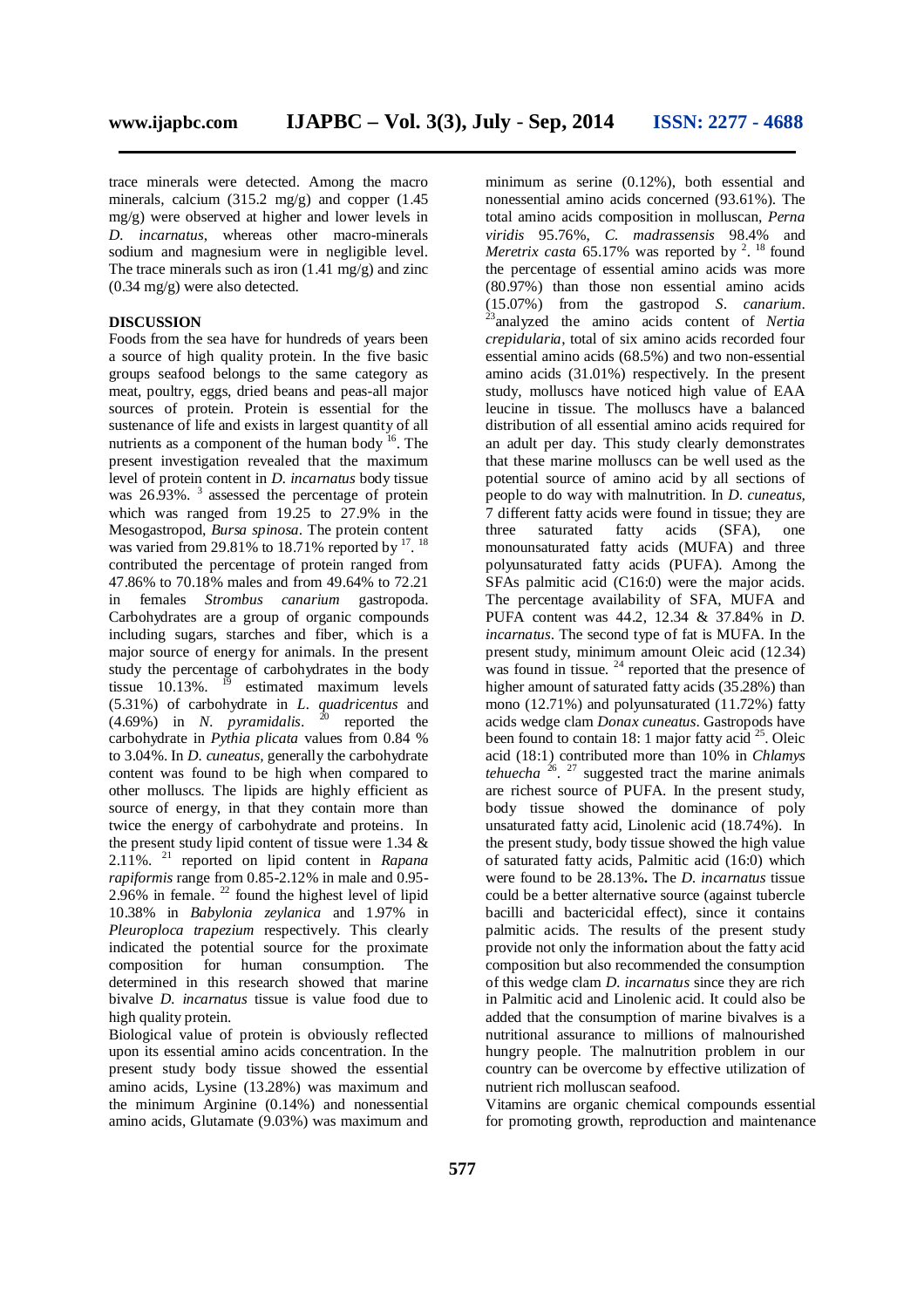of normal body health and function. 6 stated that the flesh of fish and shell fish flesh in nut considered to be important sources of vitamin A while high of at fishes and shell fish (e.g. eel, mackerel end bivalve) contain moderate amounts. In the present study, body tissue showed the dominance of vitamin A and vitamin C which constituted 105.6 and 23.84 mg/g. 2 estimated the vitamin level from three species of bivalve namely *P. viridis, C. madrasensis* and *M. casta* and found vitamin B1, B2 and B6 as 0.11, 031 & 0.31 respectively. Shellfish covered in the present study showed complete vitamin profile as the levels required from good health. Minerals are the chemical elements, which are involved in the building of organisms and are necessary for its proper functioning. Totally, 5 macro minerals and 2 trace minerals were detected. Among the macro minerals, calcium  $(315.2 \text{mg/g})$  and copper  $(1.45 \text{mg/g})$  were observed at higher and lower levels in body tissue, whereas other macro-minerals sodium and magnesium were in negligible level. The trace minerals such as iron  $(1.41 \text{ mg/g})$  and zinc  $(0.34 \text{ mg/g})$  were also detected. <sup>28</sup> reported more than 40% of soluble copper and zinc in the oyster *Ostrea edulis*. 29 localized Zn and Fe in lysosomes of a number of cell types in *Mytilus edulis*. 30 explained the importance of Ca, Mg, and K in the human nutrition.  $31$  reported that sea foods in general are excellent sources of I, Ca, P, Na, Fe, Zn and oysters are good sources of Fe and Cu. Minerals in different species of pearl shells from South China Sea were rich, particularly in Ca, P and Zn contents <sup>32</sup>. Shellfish can absorb minerals directly from the aquatic environment through gills and body

surface. In the present study tissue showed higher level of calcium and good source of minerals.

The role of shellfishes in human health has been well understood due to role of nutrients present in shellfishes. In general, seafood is one of the most nutritionally balanced foods. The seafood diet helps to control weight and goes a long way towards preventing heart diseases. Studies on amino and fatty acid composition of commercial seafood in India are limited. This might be due to lack of awareness on benefits of these nutrients particularly from shellfish tissue. The nutritional values of bivalve are not brought to the limelight so far, so consumption of these nutrient rich bivalves has not attracted attention. The results of the present study provide information about the amino acids and fatty acid composition, but also suggest the consumption of this bivalve tissue*.* It is rich in amino acids (Lysine), fatty acids (palmitic acid, linolenic acid). Further, the presence of amino acids (Lysine) and fatty acids (16:1 and 18:3) in *D. incarnatus* tissue adds more value through the possibility. From the above observation it is clear that the body tissue of *D. incarnatus* with rich nutritive value can be used for alternate source as an regular sea food which supplies nutrients for the growing children, pregnant women and people suffering from malnutrition.

# **ACKNOWLEDGEMENT**

Authors are thankful to UGC major research project (File No.41-164/2012, SR) for giving facilities, financial and encouragement during the study period.

| EAA           | % of amino acids | <b>NEAA</b>   | % of amino acids |
|---------------|------------------|---------------|------------------|
| Phenylalanine | 2.26             | Glycine       | 2.12             |
| Lysine        | 13.28            | Serine        | 0.12             |
| Histidine     | 8.92             | Glutamic acid | 1.35             |
| Methionine    | 9.04             | Cystine       | 0.63             |
| Arginine      | 0.14             | Glutamate     | 9.03             |
| Leucine       | 6.62             | Alanine       | 6.04             |
| Threonine     | 1.36             | Proline       | 3.32             |
| Isolucine     | 5.63             | Aspartate     | 4.36             |
| Valine        | 7.32             | Tyrosin       | 3.28             |
| Tryptophan    | 3.64             | Aspertic acid | 5.15             |

**Table 1. Essential and non essential amino acids of** *D. incarnatus*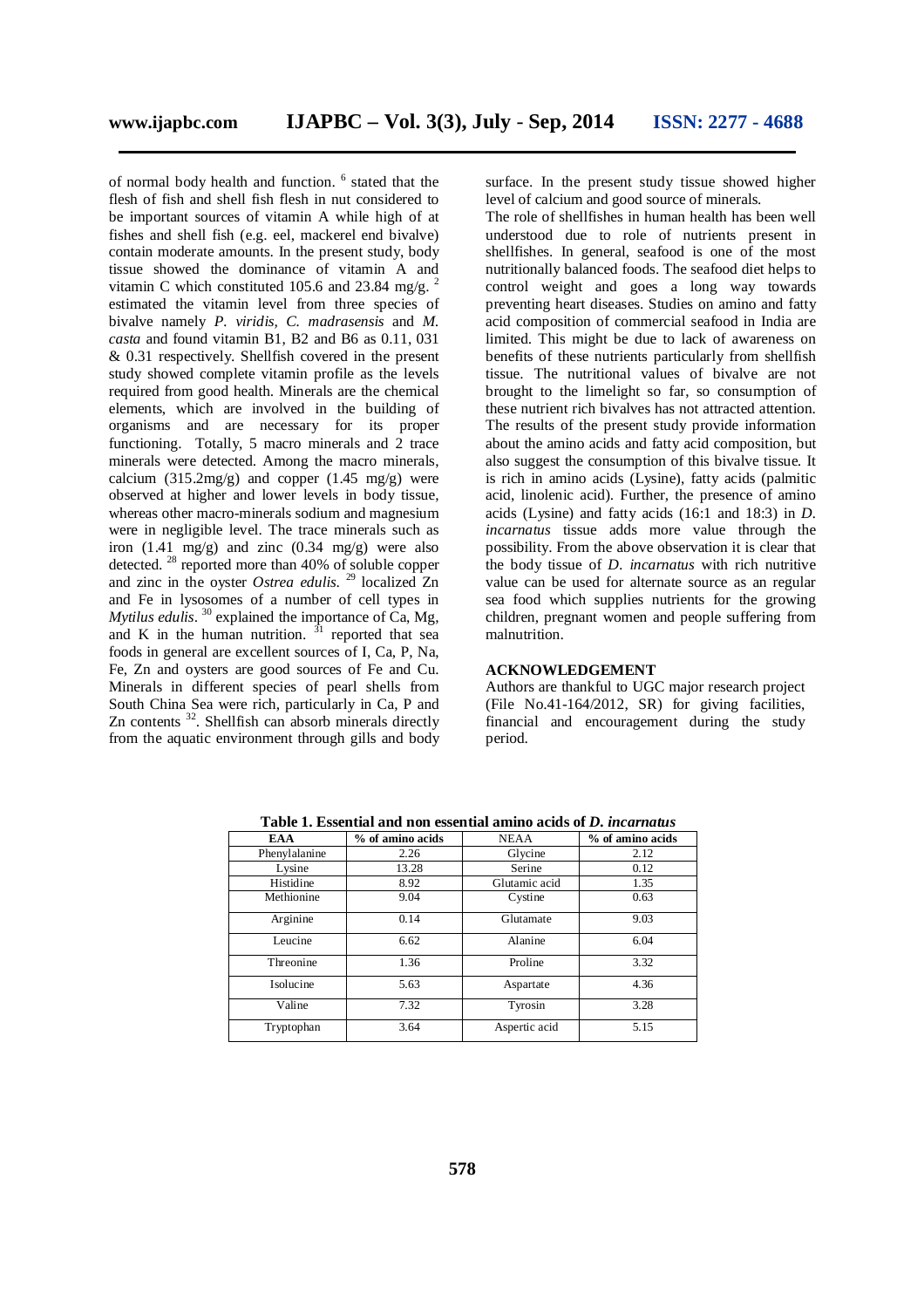| S. No        | <b>Fatty acids</b>           | Carbon atom (n)                     | % of fatty acids |
|--------------|------------------------------|-------------------------------------|------------------|
|              |                              | <b>Saturated Fatty Acids</b>        |                  |
| 1            | Palmitic acid                | C16:0                               | 28.13            |
| $\mathbf{2}$ | Margaric acid                | C17:0                               | 5.73             |
| 3            | Stearic acid                 | C18:0                               | 10.34            |
|              |                              | Total                               | 44.2             |
|              |                              |                                     |                  |
|              |                              |                                     |                  |
| 4            | Oleic acid                   | C18:1                               | 12.34            |
|              |                              | <b>Total</b>                        | 12.34            |
|              |                              | <b>Poly Unsaturated Fatty Acids</b> |                  |
| 5            | Linolenic acid               | C18:3                               | 18.74            |
| 6            | Alpha Linolenic acid         | C18:3                               | 11.27            |
| 7            | Stearidonic or Moroctic acid | C <sub>18:4</sub>                   | 7.83             |

**Table 2. Fatty acid profile of** *D. incarnatus*

|  |  |  |  | Table 3. Vitamin content of <i>D. incarnatus</i> (mg/g) |  |  |  |
|--|--|--|--|---------------------------------------------------------|--|--|--|
|--|--|--|--|---------------------------------------------------------|--|--|--|

| S. No | <b>Vitamins</b>  | <b>Body tissue</b> |
|-------|------------------|--------------------|
|       | Retinol (A)      | 105.6              |
| 2     | Calciferol (D)   | 14.2               |
| 3     | Tocopherol $(E)$ | 1.27               |
|       | Vitamin (K)      | 0.61               |
| 5     | Pyridoxin (B6)   | 0.33               |
|       | Cobalamin (B12)  | 2.08               |
|       | Vitamin $(C)$    | 23.84              |

# **Table 4. Minerals content of** *D. incarnatus* **(mg/g of the sample)**

| S. No          | <b>Minerals</b> |       |  |  |
|----------------|-----------------|-------|--|--|
|                | <b>Macro</b>    | mg/g  |  |  |
|                | Calcium         | 315.2 |  |  |
| $\overline{2}$ | Sodium          | 91.69 |  |  |
| 3              | Potassium       | 20.36 |  |  |
| Δ              | Copper          | 1.45  |  |  |
| 5              | Magnesium       | 60.54 |  |  |
| <b>Trace</b>   |                 |       |  |  |
| 6              | Iron            | 1.41  |  |  |
| 7              | Zinc            | 0.34  |  |  |



**Fig. 1. Standard graph for amino acids**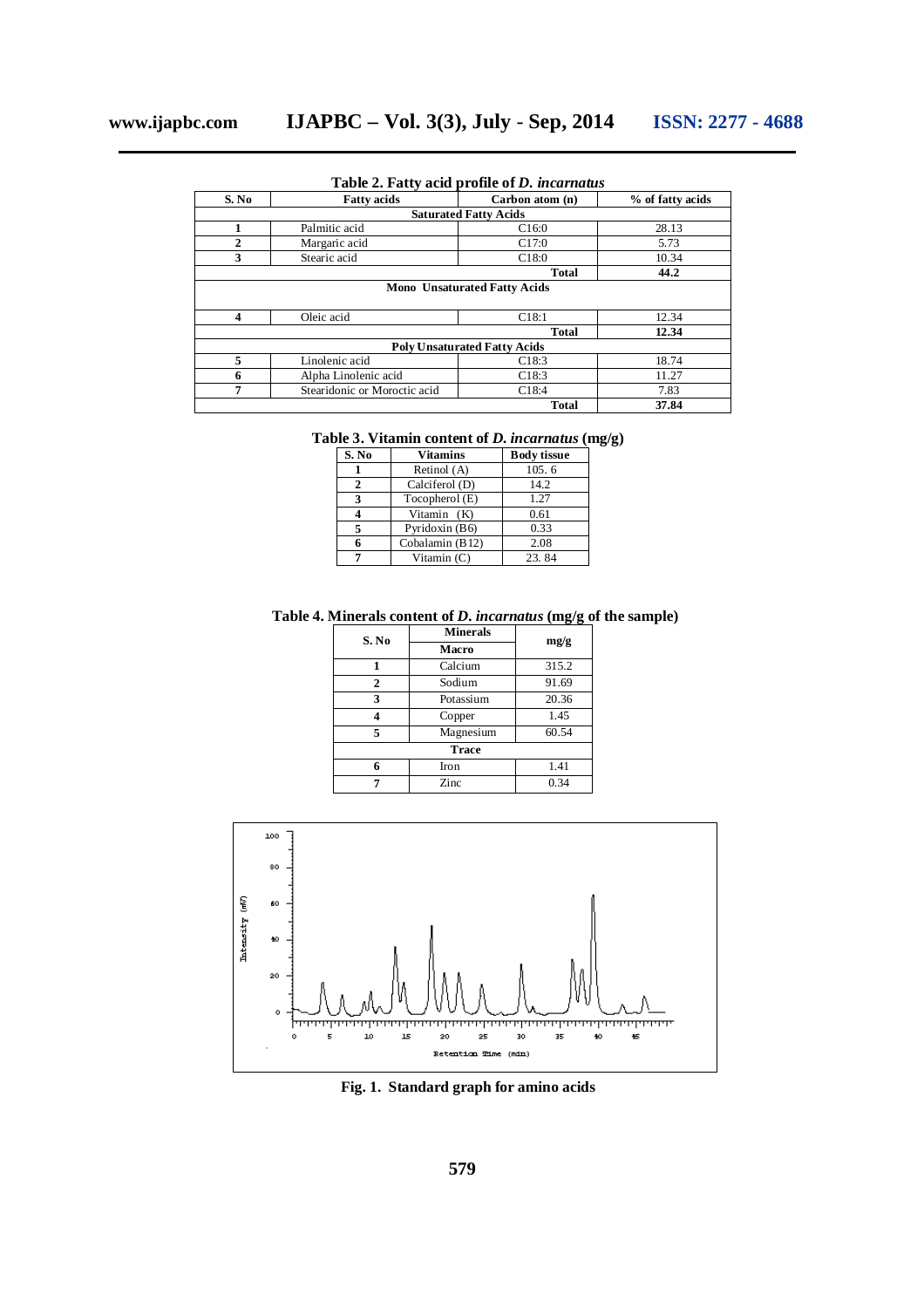

**Fig. 2. Estimation of amino acids from** *D. incarnates*



**Fig. 3. Standard graph for fatty acids**



**Fig. 4. Estimation of fatty acids from** *D. incarnatus*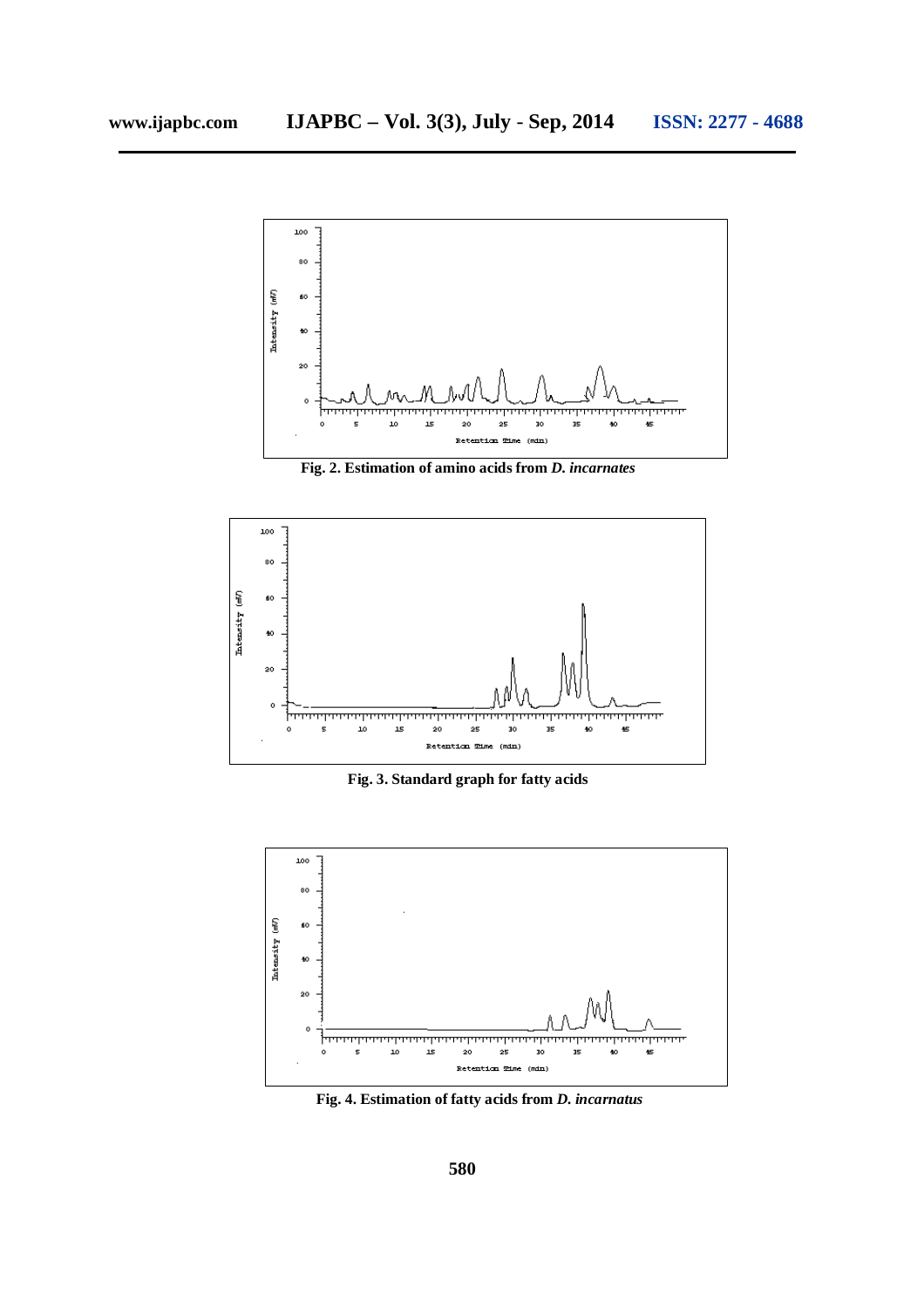#### **REFERENCES**

- 1. Nagabhushanam R and Mane VH. Seasonal variation in the biochemical composition of Perna viridis at Ratnagiri on the West Coast of India. Hydrobiologia, 1978; 57(3): 69-72.
- 2. Ajayabhaskar D. Nutritional evalution of molluscan sea food. Ph. D., Thesis, Annamalai University India, 2002; pp 129.
- 3. Babu A, Kesavan K, Annaduri D and Rajagopal S. Bursa spinosa-A mesogastropod fit for human consumption. Advance Journal of Food Science and Technology, 2010; 2(1):79-83.
- 4. Sargent JR. Origins and function of egg lipids nutritional implications. In; Bromage. N. R. R. J. Roberts. (Eds), Broodstock Management and Egg and Larval Activity. Black Well Sciences, 1995; 353-372.
- 5. Frenoux JMR, Prost Belleville ED and Prost JL. A polyunsaturated fatty acid diet lowers blood pressure and improves antioxidant status in spontaneously hypertensive rats. J Nutr, 2001; 131: 39–45.
- 6. Pigott GM and Tucker BW. Seafood: Effects of Technology on nutrition, Marcel Dekker, Inc., New York and Basel, 1990; pp 362.
- 7. Lowry OH, Rosebrough NJ, Farr AL and Randall RJ. Protein measurement with the tolin phenol reagent. J Biol Chem, 1951; 193: 265- 273.
- 8. Dubois M, Giller KA, Hamilton JK, Roberts RA and Smith F. Colorimetric method for determination of sugars and related substances. Analyt Chem, 1956; 28: 350-356.
- 9. Floch J, Lees M and Sloane-Stanley GH. A simple method for the isolation and purification of total lipids from animal tissues. J Biol Chem, 1956; 226: 497-509.
- 10. Baker DH and Han Y. Ideal amino acid profile for broiler chicks during first three weeks post hatching. Poult Sci, 1994; 73: 1441-1447.
- 11. Bligh EG and WJ Dyer. A rapid method for total lipid extraction and purification. Can J Biochem Physiol, 1959; 37: 911-917.
- 12. AOAC. Official Methods of Analysis, 16<sup>th</sup> Ed., Association of Official Analytical Chemists, Washington, DC, 1995.
- 13. Sadasivam S and Manickam A. Biochemical Methods. 2<sup>nd</sup> Edition, New Age International (p) limited, Publishers, 1996; 179-186.
- 14. Senthil PD. Quantitative Analysis of Drugs in Pharmacological Formulations 3<sup>rd</sup> edition, 1997; 589-590.
- 15. Guzman HM and Jimenez CE. Concentration of coral reefs by heavy metals along the Caribbean cost of central Africa (costarica and panama)

Mar Poll Bull, 1992; 24(11): 554-561.

- 16. Okuzumi M and Fujii T. Nutritional and Functional Properties of Squid and Cuttle Fish  $35<sup>th</sup>$ Anniversary of Commemorative Publication, 2000; pp 223.
- 17. Shanmugam A, Purusothaman A, Sambashivam S, Vijayalakshmi S, and Balasubramanian T. Cephalopods of Parangipettai coast, East coast of India. CAS in marine biology, Annamalai University India, 2001; pp 45.
- 18. Arularasan S. Studies on eco-biology of the dog conch Strombus canarium (Linnaeus, 1758) (Gastropoda: Prosobranchia: Strombidae) from Gulf of Mannar Marine Biosphere Reserve, Southeast Coast of India. Ph. D. Thesis, Annamalai University, Parangipettai India, 2009; pp 180.
- 19. Thivakaran GH). Studies on the Littrnids Littorina fuadricentua (Philippi) and Nodilittorina pyramidalis away and Granimard (1983), Gastropoda. Pros Branlria; Cittornidae from the Tranqubar rocky shore south coast of India. Ph. D., Thesis Annamalai University, India, 1988; pp 179.
- 20. Shanmugam A. Studies of Pythia plicata (Gray). (Gastropoda; Pulmonata: Elobiidae) from the Pitchavaram mangroves. Ph.D. Thesis. Annamalai University India, 1987; pp 127.
- 21. Rajkumar T. Studies on Rapana rapiformis Born (Mollusca: Gastropoda: Muricidae: Rapaninae) from the Parangipettai coastal waters, India. Ph. D., Thesis, Annamalai University, India, 1995; pp 185.
- 22. Nirmal A. Biochemical studies on prosobranchian gastropods Babylonia zeylonica (Neogastropods: Buccinidae: Fasciolariidae). M. Sc., Dissertation, Annamalai University, India, 1995; pp 30.
- 23. Palpandi C. Studies on mollusca, biology, biochemistry and heavy metal accumulation in Nerita (Dostia) crepidularia Lamarck, 1822 from mangroves of Vellar estuary South east Coast of India. Ph. D., Thesis, Annamalai University India, 2010; pp 318.
- 24. Shanmugam A, Palpandi C and Sambasivam S. Some valuable fatty acids exposed from wedge clam Donax cuneatus (Lin), African Journal of Biochemistry Research, 2007; 1 (2); 014-018.
- 25. Johns RB, Nichols PD, Perry GJ. Fatty acid components of nine species of molluscs of the littoral zone from Australian waters. Comp. Biochem. Physiol, 1980; 62B: 207–214.
- 26. Pollero RJ, Maria Re, Brenner R. Seasonal